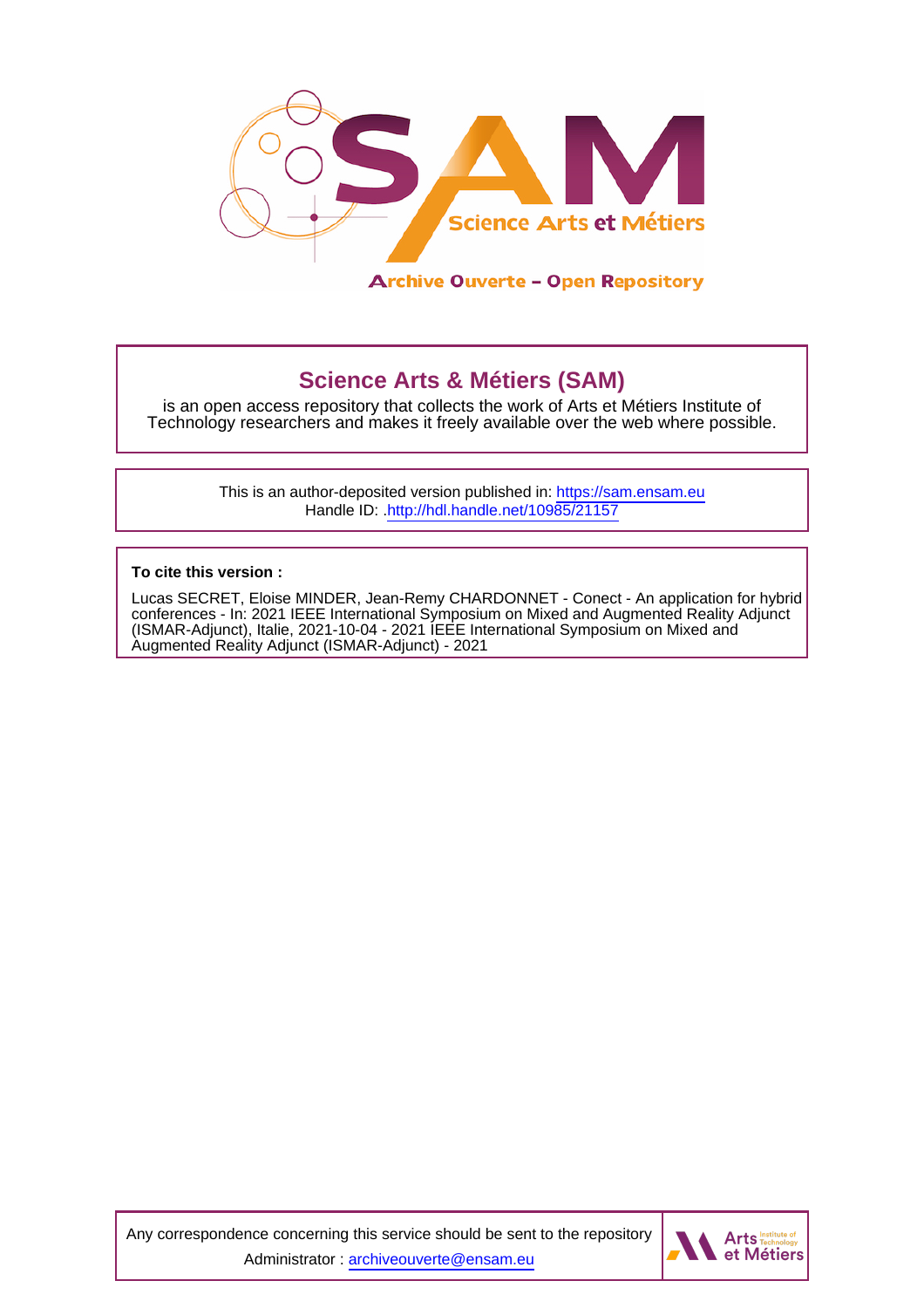# **Conect - An application for hybrid conferences**

Lucas Secret\* Eloïse Minder<sup>†</sup> Jean-Rémy Chardonnet<sup>‡</sup>

Arts et Métiers Institute of Technology, LISPEN, HESAM Université

# **ABSTRACT**

For the IEEE ISMAR 2021 contest, we propose Conect, an application allowing natural social interactions to build next generation hybrid conferences. Our application works on a smartphone and a classical computer. A video projector is used at the real-world conference site and displays the names of remote attendees on the floor. On-site attendees can scan the projected names with the mobile app and communicate with remote attendees. This application allows natural interactions between on-site and remote attendees through video calls, a feature absent from current virtual world apps. Since it requires using everyday-life devices only, Conect is an non-intrusive application, easy to use and to deploy, focusing on improving awareness and preserving the experience of real-world conferences.

Index Terms: Human-centered computing—Human computer interaction (HCI)—Interaction paradigms—Mixed / augmented reality; Human-centered computing—Human computer interaction (HCI)—Interaction paradigms—Collaborative interaction

### **1 INTRODUCTION**

This year's IEEE ISMAR contest deals with "Natural Social Interactions at the Hybrid Conference of the Future". To meet the objectives of this contest, we propose "Conect", an application for next generation hybrid conferences. Since the focus has been set on social interactions, defined as reciprocal interactions with at least two persons [6], Conect has been imagined to be non-intrusive, and easy to use and to deploy. To fulfill natural social interactions, some key elements must be taken into consideration, such as verbal and non-verbal communication [3]. Nowadays, video communication has become standard in everyday life [2], as it can transmit verbal and non-verbal gestures. However, there has been evidence that it remains less natural than face-to-face communication [1].

With the Covid-19 pandemic, dozens of virtual world applications and platforms for events, such as Virbela, Virtway Events or Attendify, have been released. However, they often raise awareness issues, as, for on-site attendees, it is complicated to know who is connected without signing in the virtual world, which diminishes the real-world experience. Since our application shall be used at hybrid conferences, we propose to mix distant and real worlds, so that remote attendees can easily perceive on-site attendees, and vice-versa.

We developed Conect to connect remote attendees between each other, but also remote and on-site attendees, without diminishing the conference experience for on-site attendees, while requiring using everyday-life devices only.

#### **2 CONCEPT**

Conect is composed of three parts: a smartphone app, a computer app and a video projector app. They are all connected through Pho-



Figure 1: Concept of Conect, on the left for remote attendees and on the right for on-site attendees.



Figure 2: Computer application of Conect.

tonEngine, an independent network engine and multiplayer platform. Fig. 1 shows the overall concept of Conect.

# **2.1 Computer application**

Designed for remote attendees, this application is a digital twin of the real-word conference site (Fig. 2). Through an avatar, users can explore the virtual world and communicate with other remote attendees by messages or video calls. They can also exchange with on-site attendees when they connect on the phone app and scan a OR code.

#### **2.2 Video projector application**

Video projectors are fixed to the ceiling of conference rooms, towards the ground. They are connected to the computer application and project the corresponding zone in the virtual world seen from above, without any detail of the virtual environment to avoid overloading the image. Remote users' avatars are replaced by their names on the ground, at the same place as in the virtual world (Fig. 3).

#### **2.3 Phone application**

The phone application is designed for on-site attendees. After downloading the application, the attendees are invited to sign in with a name and join the room corresponding to the conference. QR codes are placed at the entrance of the areas delimited by the images

<sup>\*</sup>e-mail: lucas.secret@ensam.eu

<sup>†</sup>e-mail: eloise jeanne claude.minder@ensam.eu

<sup>‡</sup>e-mail: jean-remy.chardonnet@ensam.eu